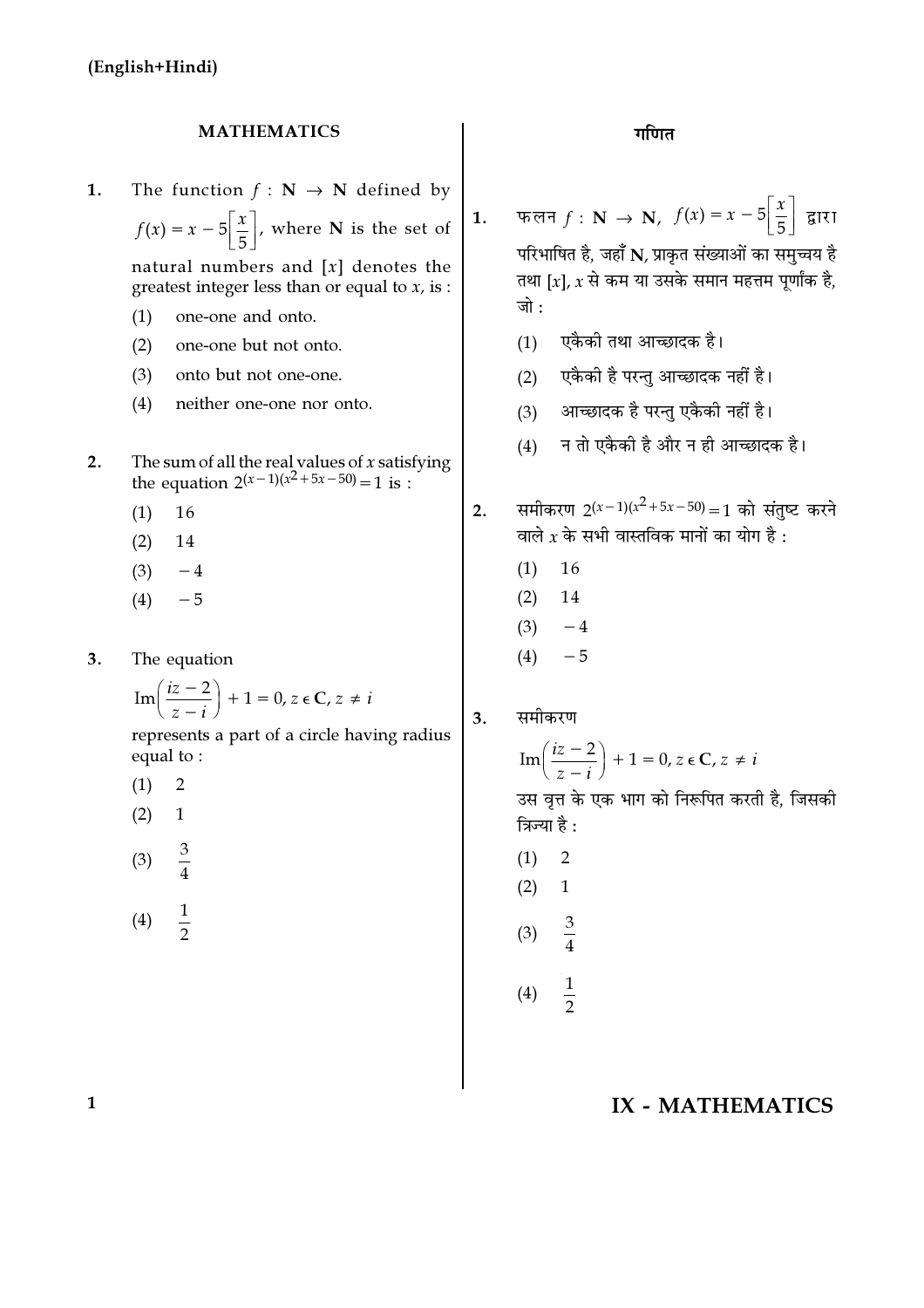- $4.$ For two  $3\times3$  matrices A and B, let | 4.  $A + B = 2B'$  and  $3A + 2B = I_3$ , where B' is the transpose of B and  $I_3$  is  $3 \times 3$  identity matrix. Then:
	- $5A + 10B = 2I_3$  $(1)$
	- $(2)$  $10A + 5B = 3I_3$
	- (3)  $B + 2A = I_3$
	- $3A + 6B = 2I_3$  $(4)$
- $5<sub>1</sub>$ If  $x = a$ ,  $y = b$ ,  $z = c$  is a solution of the system of linear equations
	- $x + 8y + 7z = 0$  $9x + 2y + 3z = 0$  $x+y+z=0$

such that the point (a, b, c) lies on the plane  $x+2y+z=6$ , then  $2a+b+c$  equals :

- $(1) -1$
- $(2)$  $\theta$
- $(3)$  $\mathbf{1}$
- $(4)$  $\overline{2}$
- The number of ways in which 5 boys and 6. 3 girls can be seated on a round table if a particular boy  $B_1$  and a particular girl  $G_1$ never sit adjacent to each other, is :
	- $(1)$  $5 \times 6!$
	- $(2)$  $6 \times 6!$
	- $(3)$ 7!
	- $(4)$  $5 \times 7!$
- दो  $3 \times 3$  आव्यूहों A तथा B के लिए माना  $A + B = 2B'$  तथा  $3A + 2B = I_3$  है, जहाँ B' आव्यूह B का परिवर्त है तथा  $I_3$  एक 3  $\times$ 3 तत्समक आव्यूह है, तो :
	- $(1)$  $5A + 10B = 2I_3$
	- $(2)$  $10A + 5B = 3I_3$
	- $(3)$  $B + 2A = I_3$
	- $(4)$  $3A + 6B = 2I_3$
- यदि  $x = a$ ,  $y = b$ ,  $z = c$  रैखिक समीकरण निकाय 5.  $x + 8y + 7z = 0$  $9x + 2y + 3z = 0$ 
	- $x+y+z=0$

का एक ऐसा हल है कि बिंदु (a, b, c) समतल  $x + 2y + z = 6$  पर स्थित है, तो 2a+b+c बराबर है :

- $(1)$  $-1$
- $(2)$  $\overline{0}$
- $(3)$  $\mathbf{1}$
- $(4)$  $\overline{2}$
- 5 लडकों तथा 3 लडकियों को एक गोल मेज़ के चारों 6. ओर इस प्रकार बिठाने, कि एक विशिष्ट लड़का  $B_1$ तथा एक विशिष्ट लड़की  $G_1$  कभी भी एक साथ न बैठ सकें. के तरीकों की संख्या है :
	- $5 \times 6!$  $(1)$
	- $(2)$  $6 \times 6!$
	- $7!$  $(3)$
	- $(4)$  $5 \times 7!$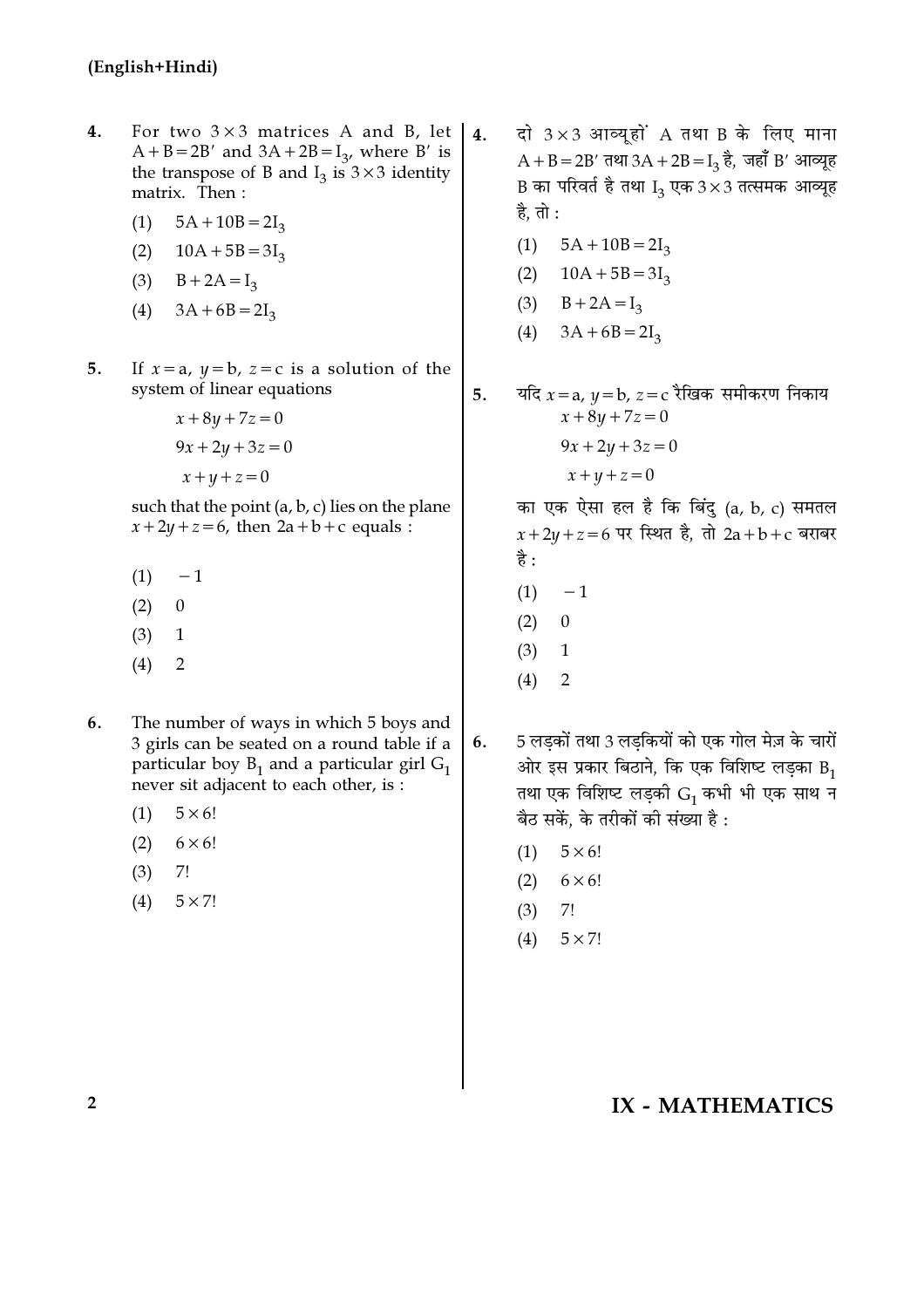- expansion of  $\left(\frac{x+1}{x^{\frac{2}{3}}-x^{\frac{1}{3}}+1}-\frac{x-1}{x-x^{\frac{1}{2}}}\right)^{10}$ ,  $\left(\frac{x+1}{x^{\frac{2}{3}}-x^{\frac{1}{3}}+1}-\frac{x-1}{x-x^{\frac{1}{2}}}\right)^{10}$ ,  $\Rightarrow$  where  $x \neq 0, 1$ , is :<br>
(1) 1 The coefficient of  $x^{-5}$  in the binomial 7. (1) 1<br>
(2) 4<br>
(3) -4<br>
(4) -1  $(2)$  $\overline{4}$  $(3)$  $-4$  $-1$  $(4)$ 8. If three positive numbers a, b and c are in यदि तीन धनात्मक संख्याएँ a, b तथा c समांतर श्रेढी 8. A.P. such that  $abc = 8$ , then the minimum में हैं जिनके लिए abc = 8 है, तो b का न्यूनतम संभव possible value of b is: मान है :
	- $(1)$  $\overline{2}$
	- $(2)$  $4^{\frac{1}{3}}$
	- $(3)$
	- $(4)$
- $9<sub>1</sub>$ Let

 $S_n = \frac{1}{1^3} + \frac{1+2}{1^3+2^3} + \frac{1+2+3}{1^3+2^3+3^3} +$ ....... +  $\frac{1+2+...+n}{1^3+2^3+...+n^3}$ . If 100 S<sub>n</sub> = n, then n is equal to:

- 199  $(1)$
- $(2)$ 99
- $(3)$ 200
- 19  $(4)$

 $\Big| 9.$ माना

 $(1)$ 

 $(2)$ 

 $(3)$ 

 $(4)$ 

 $\overline{2}$ 

 $4^{\frac{1}{3}}$ 

$$
S_n = \frac{1}{1^3} + \frac{1+2}{1^3 + 2^3} + \frac{1+2+3}{1^3 + 2^3 + 3^3} + \dots + \frac{1+2+ \dots + n}{1^3 + 2^3 + \dots + n^3}.
$$
 
$$
T = \frac{1+2+ \dots + n}{1^3 + 2^3 + \dots + n^3}.
$$
 
$$
T = \frac{1}{1^3 + 2^3 + \dots + n^3}.
$$
 
$$
T = \frac{1}{1^3 + 2^3 + \dots + n^3}.
$$
 
$$
T = \frac{1}{1^3 + 2^3 + \dots + n^3}.
$$
 
$$
T = \frac{1}{1^3 + 2^3 + \dots + n^3}.
$$
 
$$
T = \frac{1}{1^3 + 2^3 + 3^3}.
$$
 
$$
T = \frac{1}{1^3 + 2^3 + \dots + n^3}.
$$
 
$$
T = \frac{1}{1^3 + 2^3 + 3^3}.
$$

19  $(4)$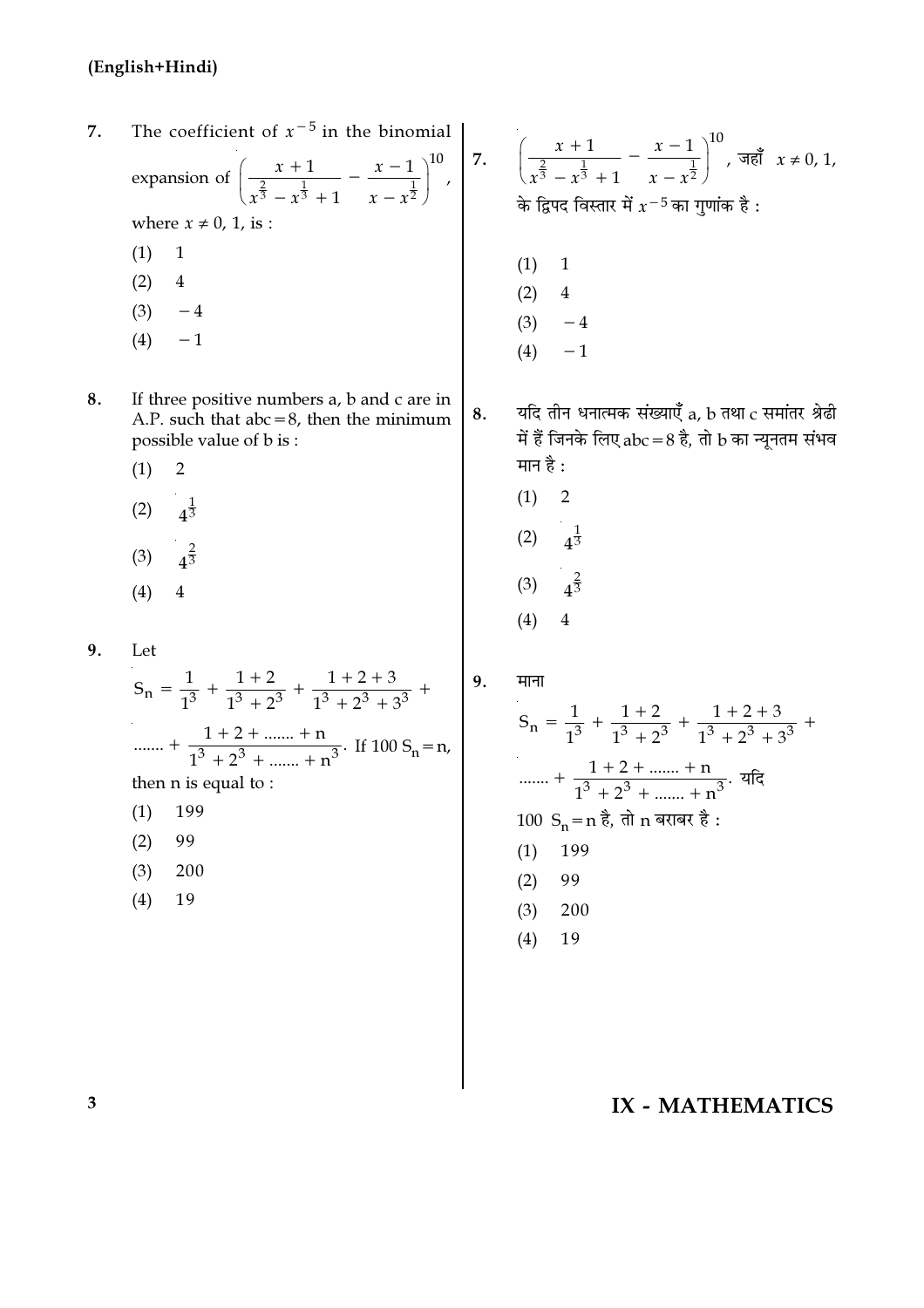$\hat{\boldsymbol{\beta}}$ 

10. The value of k for which the function | 10. k का वह मान जिसके लिए फलन

|                     | $f(x) = \begin{cases} \left(\frac{4}{5}\right)^{\frac{\tan 4x}{\tan 5x}}, & 0 < x < \frac{\pi}{2} \\ k + \frac{2}{5}, & x = \frac{\pi}{2} \end{cases}$ |
|---------------------|--------------------------------------------------------------------------------------------------------------------------------------------------------|
|                     | is continuous at $x = \frac{\pi}{2}$ , is :                                                                                                            |
| (1) $\frac{17}{20}$ |                                                                                                                                                        |
| (2) $\frac{2}{5}$   |                                                                                                                                                        |
| (3) $\frac{3}{5}$   |                                                                                                                                                        |
| (4)                 | $-\frac{2}{5}$                                                                                                                                         |

11. If 
$$
2x = y^{\frac{1}{5}} + y^{-\frac{1}{5}}
$$
 and  
\n
$$
(x^2 - 1)\frac{d^2y}{dx^2} + \lambda x \frac{dy}{dx} + ky = 0, \text{ then } \lambda + k
$$
\nis equal to :  
\n(1) -23  
\n(2) -24  
\n(3) 26  
\n(4) -26

$$
f(x) = \begin{cases} \left(\frac{4}{5}\right)^{\frac{\tan 4x}{\tan 5x}}, & 0 < x < \frac{\pi}{2} \\ k + \frac{2}{5}, & x = \frac{\pi}{2} \end{cases}
$$
  
\n
$$
x = \frac{\pi}{2} \quad \text{if } x \in \text{diag} \text{ and } \text{if } x \in \text{diag} \text{ and } \text{if } x \in \text{diag} \text{ and } \text{diag} \text{ and } \text{diag} \text{ and } \text{diag} \text{ and } \text{diag} \text{ and } \text{diag} \text{ and } \text{diag} \text{ and } \text{diag} \text{ and } \text{diag} \text{ and } \text{diag} \text{ and } \text{diag} \text{ and } \text{diag} \text{ and } \text{diag} \text{ and } \text{diag} \text{ and } \text{diag} \text{ and } \text{diag} \text{ and } \text{diag} \text{ and } \text{diag} \text{ and } \text{diag} \text{ and } \text{diag} \text{ and } \text{diag} \text{ and } \text{diag} \text{ and } \text{diag} \text{ and } \text{diag} \text{ and } \text{diag} \text{ and } \text{diag} \text{ and } \text{diag} \text{ and } \text{diag} \text{ and } \text{diag} \text{ and } \text{diag} \text{ and } \text{diag} \text{ and } \text{diag} \text{ and } \text{diag} \text{ and } \text{diag} \text{ and } \text{diag} \text{ and } \text{diag} \text{ and } \text{diag} \text{ and } \text{diag} \text{ and } \text{diag} \text{ and } \text{diag} \text{ and } \text{diag} \text{ and } \text{diag} \text{ and } \text{diag} \text{ and } \text{diag} \text{ and } \text{diag} \text{ and } \text{diag} \text{ and } \text{diag} \text{ and } \text{diag} \text{ and } \text{diag} \text{ and } \text{diag} \text{ and } \text{diag} \text{ and } \text{diag} \text{ and } \text{diag} \text{ and } \text{diag} \text{ and } \text{diag} \text{ and } \text{diag} \text{ and } \text{diag} \text{ and } \text{diag} \text{ and } \text{diag} \text{ and } \text{diag} \text{ and } \text{diag} \text{ and } \text{diag} \text{ and } \
$$

 $(3)$ 

 $(4)$ 

26

 $-26$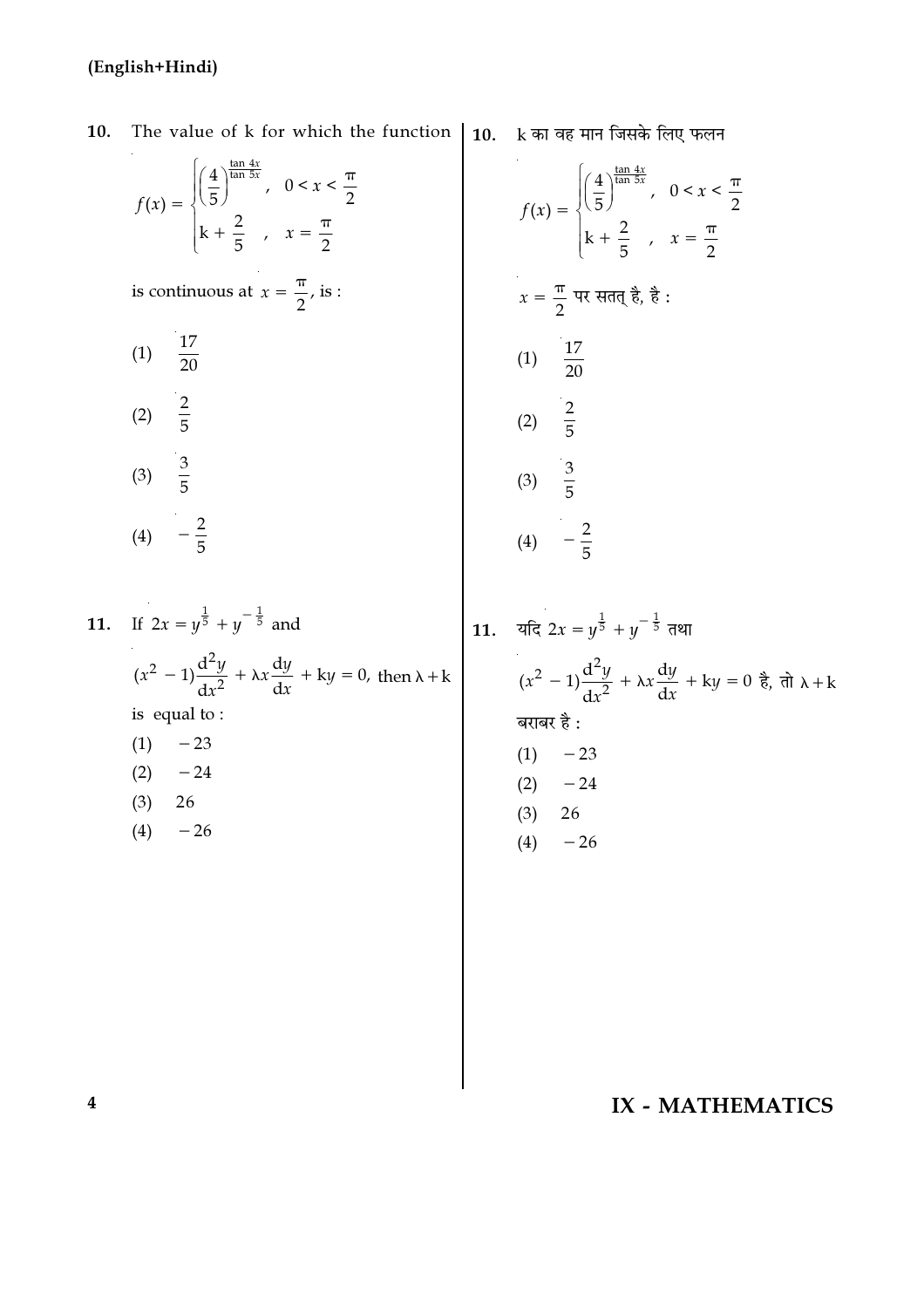The function  $f$  defined by 12.  $f(x) = x^3 - 3x^2 + 5x + 7$ , is :

- $(1)$ increasing in *.*
- $(2)$ decreasing in *.*
- decreasing in  $(0, \infty)$  and increasing  $(3)$ in  $(-\infty, 0)$ .
- increasing in  $(0, \infty)$  and decreasing  $(4)$ in  $(-\infty, 0)$ .
- Let  $f$  be a polynomial function such that 13.  $f(3x) = f'(x) \cdot f''(x)$ , for all  $x \in \mathbb{R}$ . Then:
	- (1)  $f(2) + f'(2) = 28$
	- (2)  $f''(2) f'(2) = 0$
	- (3)  $f''(2) f(2) = 4$
	- (4)  $f(2) f'(2) + f''(2) = 10$

**14.** If 
$$
f\left(\frac{3x-4}{3x+4}\right) = x + 2, x \neq -\frac{4}{3}
$$
, and  
\n $\int f(x) dx = A \log|1-x| + Bx + C$ , then  
\nthe ordered pair (A, B) is equal to :

(where C is a constant of integration)

(1)  $\left(\frac{8}{3}, \frac{2}{3}\right)$ (2)  $\left(-\frac{8}{3},\frac{2}{3}\right)$ (3)  $\left(-\frac{8}{3}, -\frac{2}{3}\right)$ (4)  $\left(\frac{8}{3},-\frac{2}{3}\right)$ 

12. 
$$
f(x) = x^3 - 3x^2 + 5x + 7
$$
 द्वारा परिभाषित फलन  $f$ :

- R में वर्धमान है।  $(1)$
- $R$  में ह्रासमान है।  $(2)$
- $(0, \infty)$  में ह्रासमान तथा (  $\infty$  , 0) में वर्धमान  $(3)$ है।
- $(0, \infty)$  में वर्धमान तथा  $(-\infty, 0)$  में ह्रासमान  $(4)$ है।
- माना एक बहुपद फलन  $f$  ऐसा है कि सभी  $x \in \mathbf{R}$  के 13. लिए  $f(3x) = f'(x) \cdot f''(x)$  है, तो :
	- $(1)$  $f(2) + f'(2) = 28$
	- $f''(2) f'(2) = 0$  $(2)$

$$
(3) \t f''(2) - f(2) = 4
$$

- (4)  $f(2) f'(2) + f''(2) = 10$
- 14. यदि  $f\left(\frac{3x-4}{3x+4}\right) = x + 2, x \neq -\frac{4}{3}$ तथा  $\int f(x) dx = A \log|1-x| + Bx + C$  है, तो क्रमित युग्म (A, B) बराबर है: (जहाँ C एक समाकलन अचर है) (1)  $\left(\frac{8}{3}, \frac{2}{3}\right)$ (2)  $\left(-\frac{8}{3},\frac{2}{3}\right)$  $\left(-\frac{8}{3},-\frac{2}{3}\right)$  $(3)$ 
	- (4)  $\left(\frac{8}{3},-\frac{2}{3}\right)$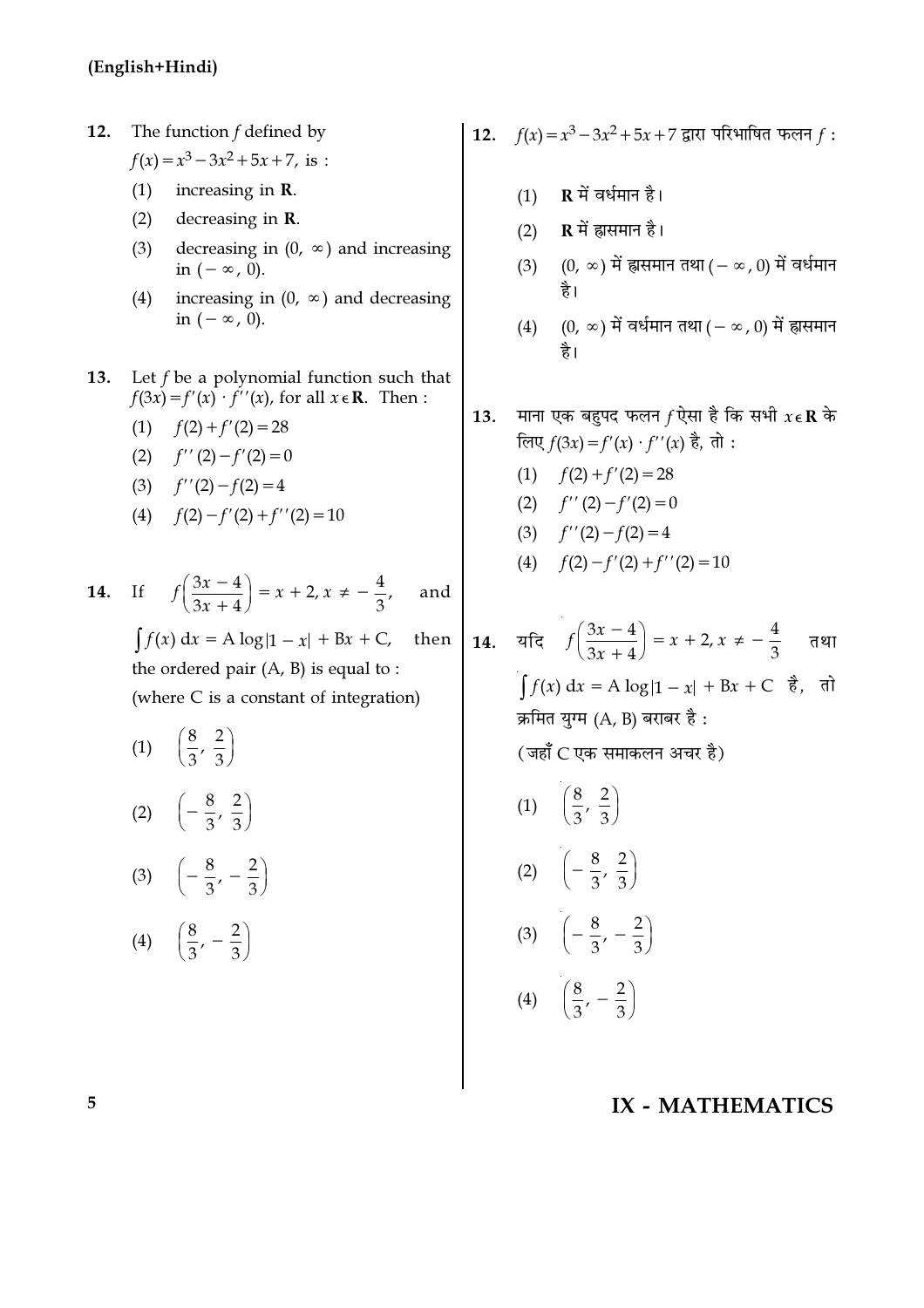15. If 
$$
\int_{1}^{2} \frac{dx}{(x^2 - 2x + 4)^{\frac{3}{2}}} = \frac{k}{k+5}
$$
, then k is  $\begin{cases} 15. & \text{if } \int_{1}^{2} \frac{dx}{(x^2 - 2x + 4)^{\frac{3}{2}}} = \frac{k}{k+5} \frac{3}{6} \text{, } \frac{3}{6} \text{, and } \frac{3}{6} \text{.} \end{cases}$   
\nequal to :  
\n(1) 1  
\n(2) 2  
\n(3) 3  
\n(4) 4  
\n(5)  $\frac{1}{2} \left( \frac{1}{x^2 - 2x + 4} \right)^{\frac{3}{2}} = \frac{k}{k+5} \frac{3}{6} \text{, and } \frac{3}{6} \text{.} \end{cases}$   
\n(5)  $\frac{4}{3} \left( \frac{1}{4} \right) = \frac{1}{4} \left( \frac{1}{4} \right) = \frac{1}{4} \left( \frac{1}{4} \right) = \frac{1}{4} \left( \frac{1}{4} \right) = \frac{1}{4} \left( \frac{1}{4} \right) = \frac{1}{4} \left( \frac{1}{4} \right) = \frac{1}{4} \left( \frac{1}{4} \right) = \frac{1}{4} \left( \frac{1}{4} \right) = \frac{1}{4} \left( \frac{1}{4} \right) = \frac{1}{4} \left( \frac{1}{4} \right) = \frac{1}{4} \left( \frac{1}{4} \right) = \frac{1}{4} \left( \frac{1}{4} \right) = \frac{1}{4} \left( \frac{1}{4} \right) = \frac{1}{4} \left( \frac{1}{4} \right) = \frac{1}{4} \left( \frac{1}{4} \right) = \frac{1}{4} \left( \frac{1}{4} \right) = \frac{1}{4} \left( \frac{1}{4} \right) = \frac{1}{4} \left( \frac{1}{4} \right) = \frac{1}{4} \left( \frac{1}{4} \right) = \frac{1}{4} \left( \frac{1}{4} \right) = \frac{1}{4} \left( \frac{1}{4} \right) = \frac{1}{4} \left( \frac{1}{4} \right) = \frac{1}{4} \left( \frac{1}{4}$ 

16. If

| lim                                                     |     | $1^a + 2^a + \dots + n^a$<br>$n \rightarrow \infty$ (n + 1) <sup>a-1</sup> [(na + 1) + (na + 2) +  + (na + n)]<br>60 |  |  |  |
|---------------------------------------------------------|-----|----------------------------------------------------------------------------------------------------------------------|--|--|--|
| for some positive real number a, then a is<br>equal to: |     |                                                                                                                      |  |  |  |
|                                                         | (1) | - 7                                                                                                                  |  |  |  |
|                                                         |     |                                                                                                                      |  |  |  |

$$
(3) \quad \frac{15}{2}
$$

$$
(4) \quad \frac{17}{2}
$$

 $16.$  किसी धनात्मक वास्तविक संख्या a के लिए यदि

$$
\lim_{n \to \infty} \frac{1^{a} + 2^{a} + \dots + n^{a}}{(n+1)^{a-1}[(na+1) + (na+2) + \dots + (na+n)]} = \frac{1}{60}
$$
  

$$
\frac{3}{6}, \frac{3}{6} \frac{3}{6} \frac{3}{6} \frac{3}{6} \frac{3}{6} \frac{3}{6} \frac{3}{6} \frac{3}{6} \frac{3}{6} \frac{3}{6} \frac{3}{6} \frac{3}{6} \frac{3}{6} \frac{3}{6} \frac{3}{6} \frac{3}{6} \frac{3}{6} \frac{3}{6} \frac{3}{6} \frac{3}{6} \frac{3}{6} \frac{3}{6} \frac{3}{6} \frac{3}{6} \frac{3}{6} \frac{3}{6} \frac{3}{6} \frac{3}{6} \frac{3}{6} \frac{3}{6} \frac{3}{6} \frac{3}{6} \frac{3}{6} \frac{3}{6} \frac{3}{6} \frac{3}{6} \frac{3}{6} \frac{3}{6} \frac{3}{6} \frac{3}{6} \frac{3}{6} \frac{3}{6} \frac{3}{6} \frac{3}{6} \frac{3}{6} \frac{3}{6} \frac{3}{6} \frac{3}{6} \frac{3}{6} \frac{3}{6} \frac{3}{6} \frac{3}{6} \frac{3}{6} \frac{3}{6} \frac{3}{6} \frac{3}{6} \frac{3}{6} \frac{3}{6} \frac{3}{6} \frac{3}{6} \frac{3}{6} \frac{3}{6} \frac{3}{6} \frac{3}{6} \frac{3}{6} \frac{3}{6} \frac{3}{6} \frac{3}{6} \frac{3}{6} \frac{3}{6} \frac{3}{6} \frac{3}{6} \frac{3}{6} \frac{3}{6} \frac{3}{6} \frac{3}{6} \frac{3}{6} \frac{3}{6} \frac{3}{6} \frac{3}{6} \frac{3}{6} \frac{3}{6} \frac{3}{6} \frac{3}{6} \frac{3}{6} \frac{3}{6} \frac{3}{6} \frac{3}{6} \frac{3}{6} \frac{3}{6} \frac{3}{6} \frac{3}{6} \frac{3}{6} \frac{3}{6} \frac{3}{6} \frac{3}{6} \frac{
$$

$$
(3) \frac{15}{2}
$$
  

$$
(4) \frac{17}{2}
$$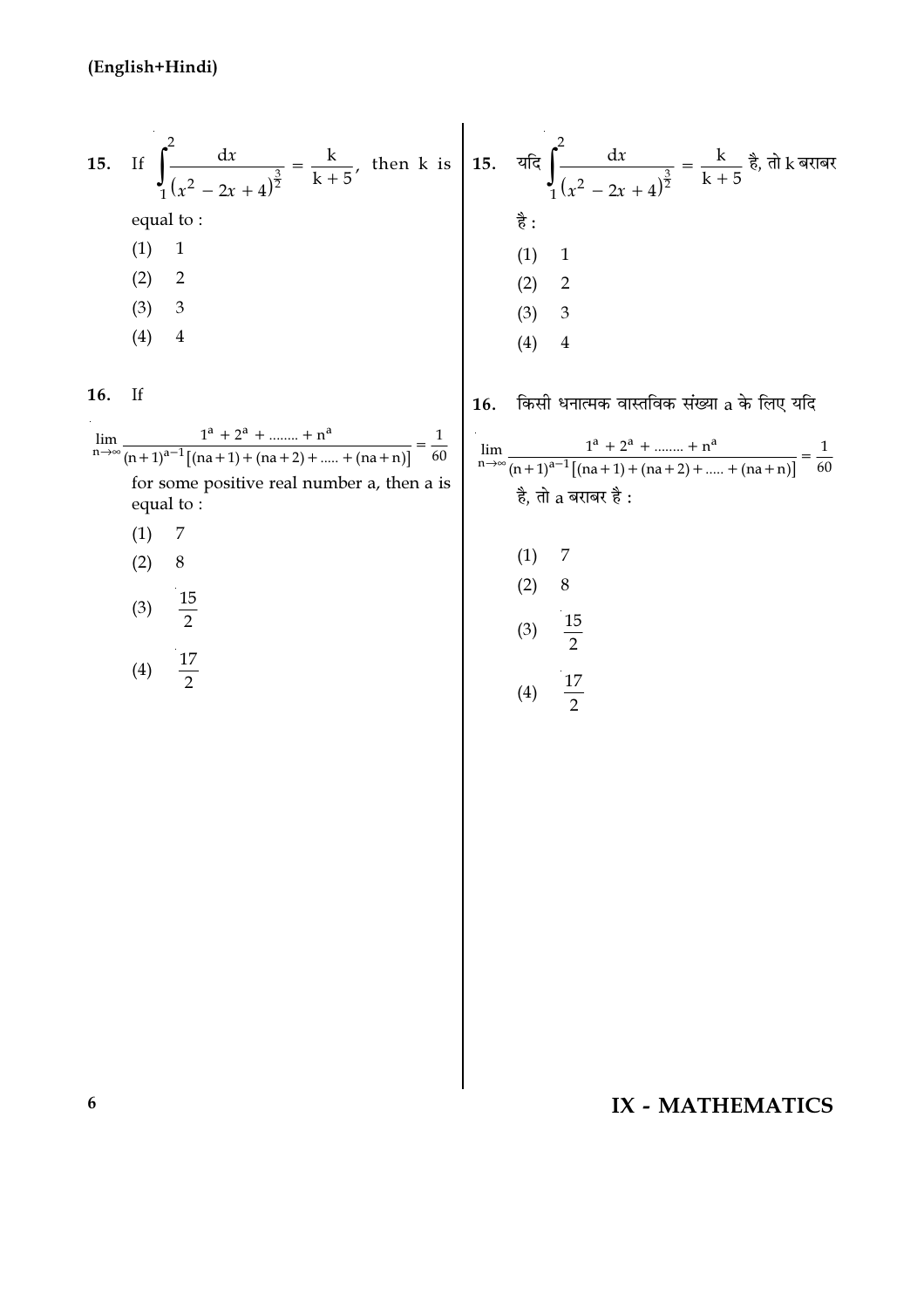- 17. A tangent to the curve,  $y = f(x)$  at  $P(x, y)$ meets  $x$ -axis at A and  $y$ -axis at B. If AP : BP = 1 : 3 and  $f(1) = 1$ , then the curve also passes through the point :
	- (1)  $\left(\frac{1}{3}, 24\right)$ (2)  $\left(\frac{1}{2}, 4\right)$ (3)  $\left(2, \frac{1}{8}\right)$ (4)  $\left(3, \frac{1}{28}\right)$
- 18. A square, of each side 2, lies above the  $x$ -axis and has one vertex at the origin. If one of the sides passing through the origin makes an angle 30° with the positive direction of the  $x$ -axis, then the sum of the  $x$ -coordinates of the vertices of the square is :
	- $(1)$   $2\sqrt{3} 1$
	- (2)  $2\sqrt{3}-2$
	- (3)  $\sqrt{3}-2$
	- (4)  $\sqrt{3}-1$

वक्र  $y = f(x)$  के बिंदु P(x, y) पर स्पर्शरेखा x-अक्ष 17. को A पर तथा  $\nu$ -अक्ष को B पर काटती है। यदि AP : BP = 1 : 3 तथा  $f(1) = 1$  है, तो वक्र निम्न बिंदु से भी हो कर जाता है :

(1) 
$$
\left(\frac{1}{3}, 24\right)
$$
  
\n(2)  $\left(\frac{1}{2}, 4\right)$   
\n(3)  $\left(2, \frac{1}{8}\right)$   
\n(4)  $\left(3, \frac{1}{28}\right)$ 

- एक वर्ग, जिसकी प्रत्येक भजा 2 है.  $x$ -अक्ष से ऊपर 18. स्थित है तथा जिसका एक शीर्ष मूल बिंदु पर है। यदि इसकी मूल बिंदु से होकर जाती हुई एक भुजा,  $x$ –अक्ष की धनात्मक दिशा से 30° का कोण बनाती है, तो वर्ग के शीर्ष बिंदुओं के  $x$ -निर्देशांकों का योग है :
	- $(1)$   $2\sqrt{3} 1$
	- (2)  $2\sqrt{3}-2$
	- (3)  $\sqrt{3}-2$
	- (4)  $\sqrt{3}-1$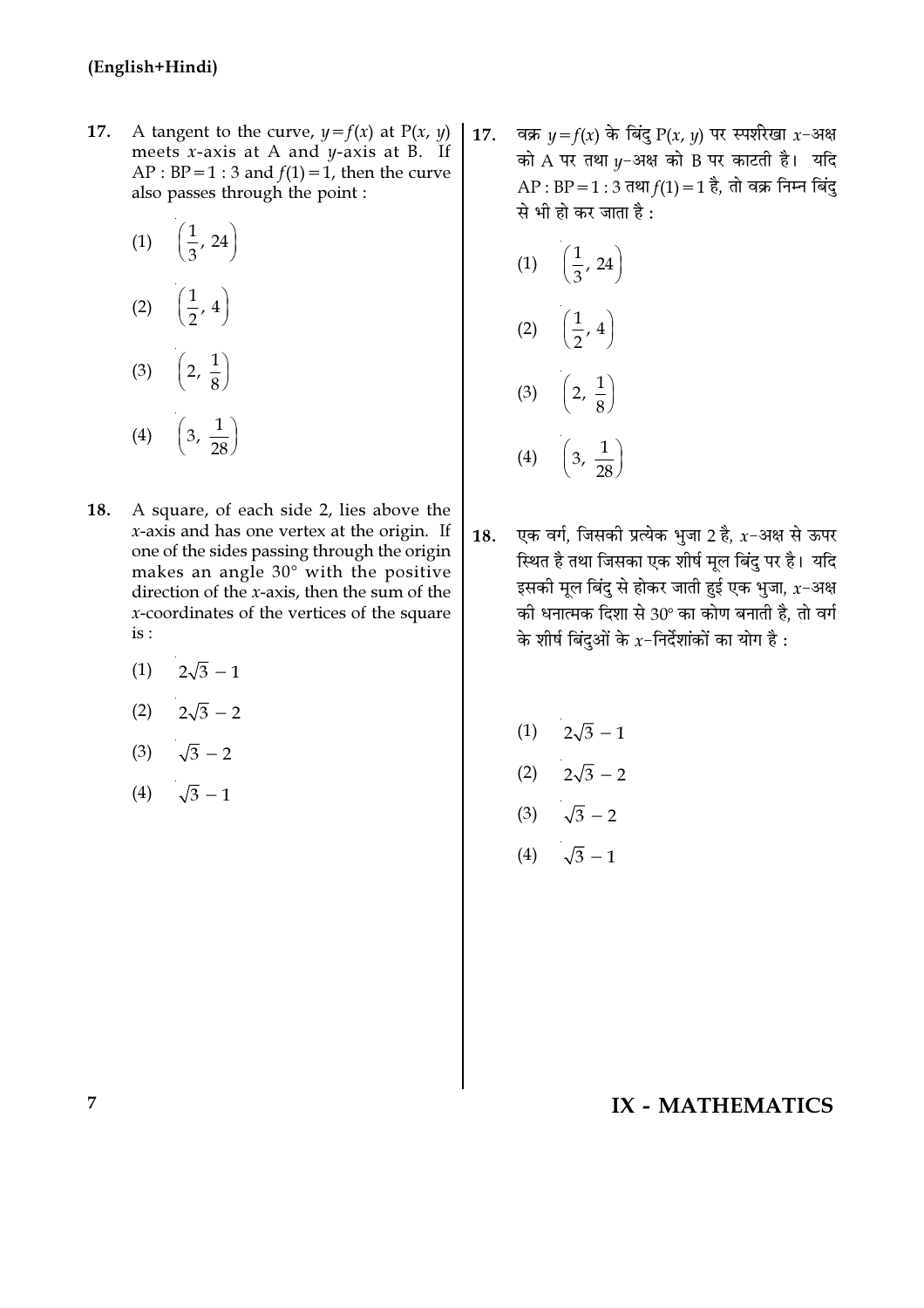- A line drawn through the point  $P(4, 7)$  cuts 19. the circle  $x^2 + y^2 = 9$  at the points A and B. Then PA.PB is equal to:
	- $(1)$ 53
	- $(2)$ 56
	- $(3)$ 74
	- $(4)$ 65
- The eccentricity of an ellipse having centre 20. at the origin, axes along the co-ordinate axes and passing through the points  $(4, -1)$  and  $(-2, 2)$  is :
	- $\frac{1}{2}$  $(1)$  $\frac{2}{\sqrt{5}}$  $(2)$  $\frac{\sqrt{3}}{2}$  $(3)$
	- $\frac{\sqrt{3}}{4}$  $(4)$
- 21. If  $y = mx + c$  is the normal at a point on the parabola  $y^2 = 8x$  whose focal distance is 8 units, then  $|c|$  is equal to :
	- $(1)$  $2\sqrt{3}$
	- $(2)$  $8\sqrt{3}$
	- $(3)$  $10\sqrt{3}$
	- $(4)$  $16\sqrt{3}$
- यदि बिंदु P(4, 7) से खींची गई एक रेखा, वृत्त 19.  $x^2 + y^2 = 9$  को बिंदुओं A तथा B पर काटती है, तो  $PA$   $PB$  बराबर है:
	- 53  $(1)$
	- $(2)$ 56
	- $(3)$ 74
	- $(4)$ 65
- एक दीर्घवृत्त जिसका केन्द्र मूल बिंदु है, अक्ष निर्देशांक  $20.$ अक्ष हैं तथा जो बिंदुओं (4, -1) तथा (-2, 2) से होकर जाता है, की उत्केंद्रता (eccentricity) है:

(1) 
$$
\frac{1}{2}
$$
  
\n(2)  $\frac{2}{\sqrt{5}}$   
\n(3)  $\frac{\sqrt{3}}{2}$   
\n(4)  $\frac{\sqrt{3}}{4}$ 

- यदि  $y = mx + c$  परवलय  $y^2 = 8x$  के उस बिंदु पर  $21.$ अभिलंब है जिसकी नाभि से दूरी 8 इकाई है, तो  $|c|$ बराबर है :
	- $(1)$  $2\sqrt{3}$
	- $(2)$  $8\sqrt{3}$
	- $(3)$   $10\sqrt{3}$
	- (4)  $16\sqrt{3}$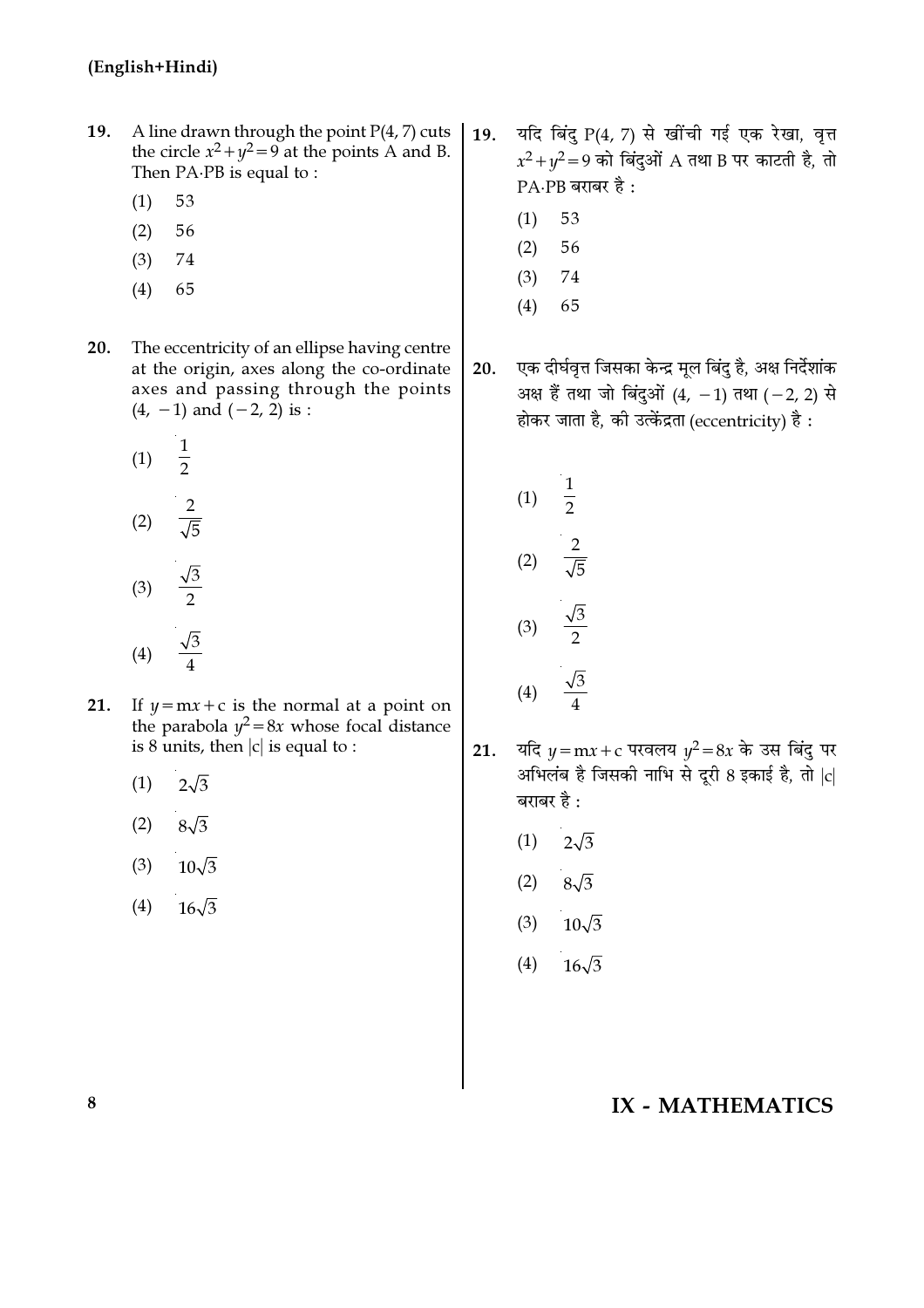- $22.$ If a variable plane, at a distance of 3 units from the origin, intersects the coordinate axes at A, B and C, then the locus of the centroid of ΔABC is:
	- (1)  $\frac{1}{x^2} + \frac{1}{y^2} + \frac{1}{z^2} = 1$ (2)  $\frac{1}{x^2} + \frac{1}{y^2} + \frac{1}{z^2} = 3$ (3)  $\frac{1}{x^2} + \frac{1}{y^2} + \frac{1}{z^2} = \frac{1}{9}$ (4)  $\frac{1}{x^2} + \frac{1}{y^2} + \frac{1}{z^2} = 9$

23. If the line,  $\frac{x-3}{1} = \frac{y+2}{-1} = \frac{z+\lambda}{-2}$  lies in the plane,  $2x-4y+3z=2$ , then the shortest distance between this line and the line,  $\frac{x-1}{12} = \frac{y}{9} = \frac{z}{4}$  is :

- $\overline{2}$  $(1)$
- $(2)$  $\mathbf 1$
- $(3)$  $\mathbf{0}$
- $(4)$ 3

एक चर समतल, जिसकी मूल बिंदु से दूरी 3 इकाई है,  $22.$ निर्देशांक अक्षों को A, B तथा C पर काटता है, तो  $\triangle$ ABC के केंद्रक का बिंदुपथ है:

(1) 
$$
\frac{1}{x^2} + \frac{1}{y^2} + \frac{1}{z^2} = 1
$$
  
\n(2) 
$$
\frac{1}{x^2} + \frac{1}{y^2} + \frac{1}{z^2} = 3
$$
  
\n(3) 
$$
\frac{1}{x^2} + \frac{1}{y^2} + \frac{1}{z^2} = \frac{1}{9}
$$
  
\n(4) 
$$
\frac{1}{x^2} + \frac{1}{y^2} + \frac{1}{z^2} = 9
$$
  
\n3. 
$$
\sqrt[3]{\frac{1}{x^2} + \frac{1}{y^2} + \frac{1}{z^2}} = \frac{1}{9}
$$
  
\n
$$
2x - 4y + 3z = 2 \text{ if } \sqrt[3]{\frac{1}{1}} = \frac{y + 2}{-1} = \frac{z + \lambda}{-2}, \frac{z + \lambda}{-1} = \frac{z + \lambda}{-2} = \frac{z + \lambda}{-2} = \frac{z + \lambda}{-2} = \frac{z + \lambda}{-2} = \frac{z + \lambda}{-2} = \frac{z + \lambda}{-2} = \frac{z + \lambda}{-2} = \frac{z + \lambda}{-2} = \frac{z + \lambda}{-2} = \frac{z + \lambda}{-2} = \frac{z + \lambda}{-2} = \frac{z + \lambda}{-2} = \frac{z + \lambda}{-2} = \frac{z + \lambda}{-2} = \frac{z + \lambda}{-2} = \frac{z + \lambda}{-2} = \frac{z + \lambda}{-2} = \frac{z + \lambda}{-2} = \frac{z + \lambda}{-2} = \frac{z + \lambda}{-2} = \frac{z + \lambda}{-2} = \frac{z + \lambda}{-2} = \frac{z + \lambda}{-2} = \frac{z + \lambda}{-2} = \frac{z + \lambda}{-2} = \frac{z + \lambda}{-2} = \frac{z + \lambda}{-2} = \frac{z + \lambda}{-2} = \frac{z + \lambda}{-2} = \frac{z + \lambda}{-2} = \frac{z + \lambda}{-2} = \frac{z + \lambda}{-2} = \frac{z + \lambda}{-2} = \frac{z + \lambda}{-2} = \frac{z + \lambda}{-2} = \frac{z + \lambda}{-2} = \frac{z + \lambda}{-2} = \frac{z + \lambda
$$

 $2$ समतल था रेखा है :  $(1)$  $\overline{2}$  $(2)$  $\mathbf{1}$  $(3)$  $\boldsymbol{0}$ 

> $(4)$ 3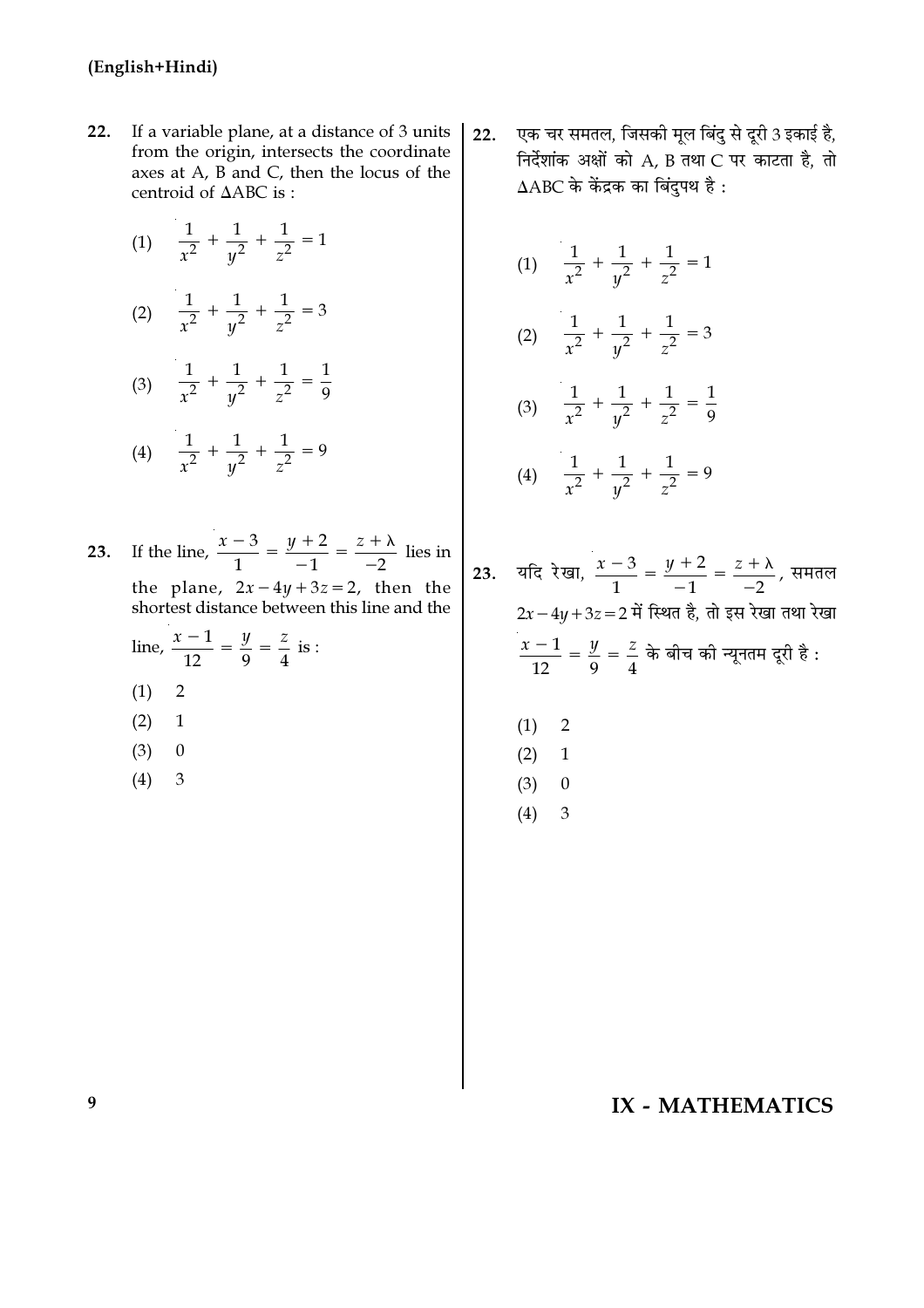- $24.$ sum of a vector  $\overrightarrow{b_1}$ , parallel to  $\overrightarrow{a} = \hat{i} + \hat{j}$ and a vector  $\overrightarrow{b_2}$ , perpendicular to  $\overrightarrow{a}$ , then  $\overrightarrow{b_1} \times \overrightarrow{b_2}$  is equal to : (1)  $-3\hat{i} + 3\hat{j} - 9\hat{k}$ (2)  $6\hat{i} - 6\hat{j} + \frac{9}{2}\hat{k}$ (3)  $-6\hat{i} + 6\hat{j} - \frac{9}{2}\hat{k}$ (4)  $3\hat{i} - 3\hat{j} + 9\hat{k}$
- From a group of 10 men and 5 women, 25. four member committees are to be formed each of which must contain at least one woman. Then the probability for these committees to have more women than men, is:
	- 21  $(1)$  $\frac{3}{11}$  $(2)$

$$
(3) \quad \frac{1}{11}
$$
\n
$$
(4) \quad \frac{2}{11}
$$

 $\overline{23}$ 

If the vector  $\overrightarrow{b} = 3\overrightarrow{j} + 4\overrightarrow{k}$  is written as the 24. यदि सदिश  $\overrightarrow{b} = 3\overrightarrow{j} + 4\overrightarrow{k}$  को सदिश  $\overrightarrow{a} = \hat{i} + \hat{j}$  के समांतर सदिश  $\overrightarrow{b_1}$  तथा सदिश  $\overrightarrow{a}$ के लंबवत सदिश  $\overrightarrow{b_2}$  के योग के रूप में लिखा जाए, तो  $\overrightarrow{b_1} \times \overrightarrow{b_2}$  बराबर है : (1)  $-3\hat{i} + 3\hat{j} - 9\hat{k}$ (2)  $6\hat{i} - 6\hat{j} + \frac{9}{2}\hat{k}$ (3)  $-6\hat{i} + 6\hat{j} - \frac{9}{2}\hat{k}$ (4)  $3\hat{i} - 3\hat{j} + 9\hat{k}$ 

> 10 पुरुष तथा 5 महिलाओं के एक समूह में से चार 25. सदस्यों की ऐसी कमेटियां बनानी हैं जिनमें प्रत्येक में कम से कम एक महिला अवश्य हो। इन कमेटियों में महिलाओं की संख्या पुरुषों की संख्या से अधिक होने को प्रायिकता है :

(1) 
$$
\frac{21}{220}
$$
  
\n(2)  $\frac{3}{11}$   
\n(3)  $\frac{1}{11}$   
\n(4)  $\frac{2}{23}$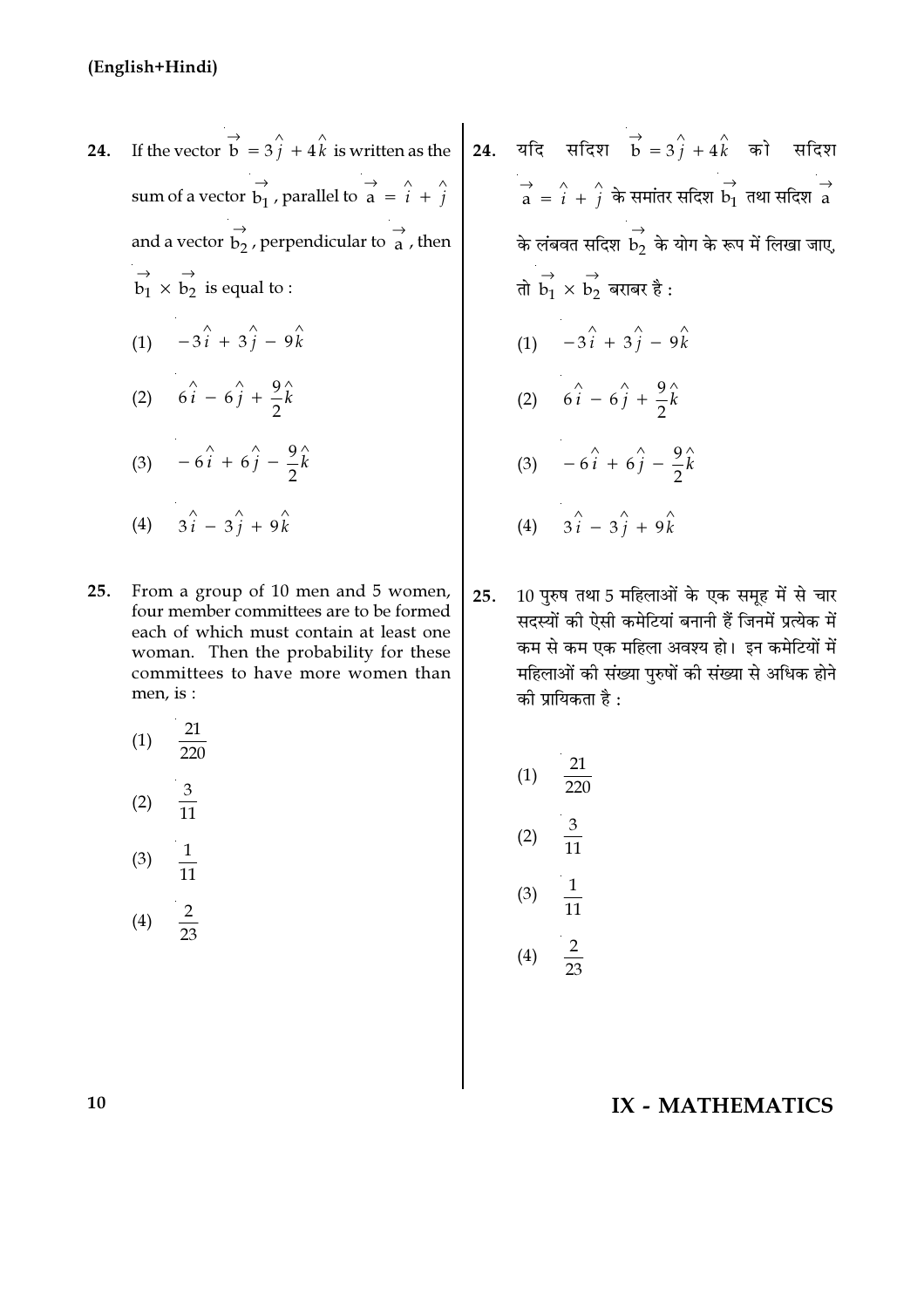| 26. | Let E and F be two independent events.<br>The probability that both E and F happen |                                                                      |  |  |  |  |  |
|-----|------------------------------------------------------------------------------------|----------------------------------------------------------------------|--|--|--|--|--|
|     |                                                                                    | is $\frac{1}{12}$ and the probability that neither E                 |  |  |  |  |  |
|     |                                                                                    | nor F happens is $\frac{1}{2}$ , then a value of $\frac{P(E)}{P(F)}$ |  |  |  |  |  |
|     | is:                                                                                |                                                                      |  |  |  |  |  |
|     | (1) $\frac{4}{3}$                                                                  |                                                                      |  |  |  |  |  |
|     | (2) $\frac{3}{2}$                                                                  |                                                                      |  |  |  |  |  |
|     | (3) $\frac{1}{3}$                                                                  |                                                                      |  |  |  |  |  |
|     |                                                                                    |                                                                      |  |  |  |  |  |

- The sum of 100 observations and the sum 27. of their squares are 400 and 2475, respectively. Later on, three observations, 3, 4 and 5, were found to be incorrect. If the incorrect observations are omitted, then the variance of the remaining observations  $is:$ 
	- $(1)$ 8.25

 $\frac{5}{12}$ 

 $(4)$ 

- $(2)$ 8.50
- 8.00  $(3)$
- $(4)$ 9.00

माना E तथा F दो स्वतंत्र घटनाएँ हैं। E तथा F दोनों के  $26.$ घटने की प्रायिकता  $\frac{1}{12}$  है तथा न E और न ही F के घटने की प्रायिकता  $\frac{1}{2}$  है, तो  $\frac{P(E)}{P(F)}$  का एक मान है :

(1) 
$$
\frac{4}{3}
$$
  
\n(2)  $\frac{3}{2}$   
\n(3)  $\frac{1}{3}$   
\n(4)  $\frac{5}{12}$ 

100 प्रेक्षणों का योग तथा उनके वर्गों का योग क्रमश: 27. 400 तथा 2475 है। बाद में तीन प्रेक्षण 3, 4 तथा 5 गलत पाए गए। यदि गलत प्रेक्षणों को हटा दिया जाए तो शेष प्रेक्षणों का प्रसरण है:

- $(1)$ 8.25
- $(2)$ 8.50
- $(3)$ 8.00
- $(4)$ 9.00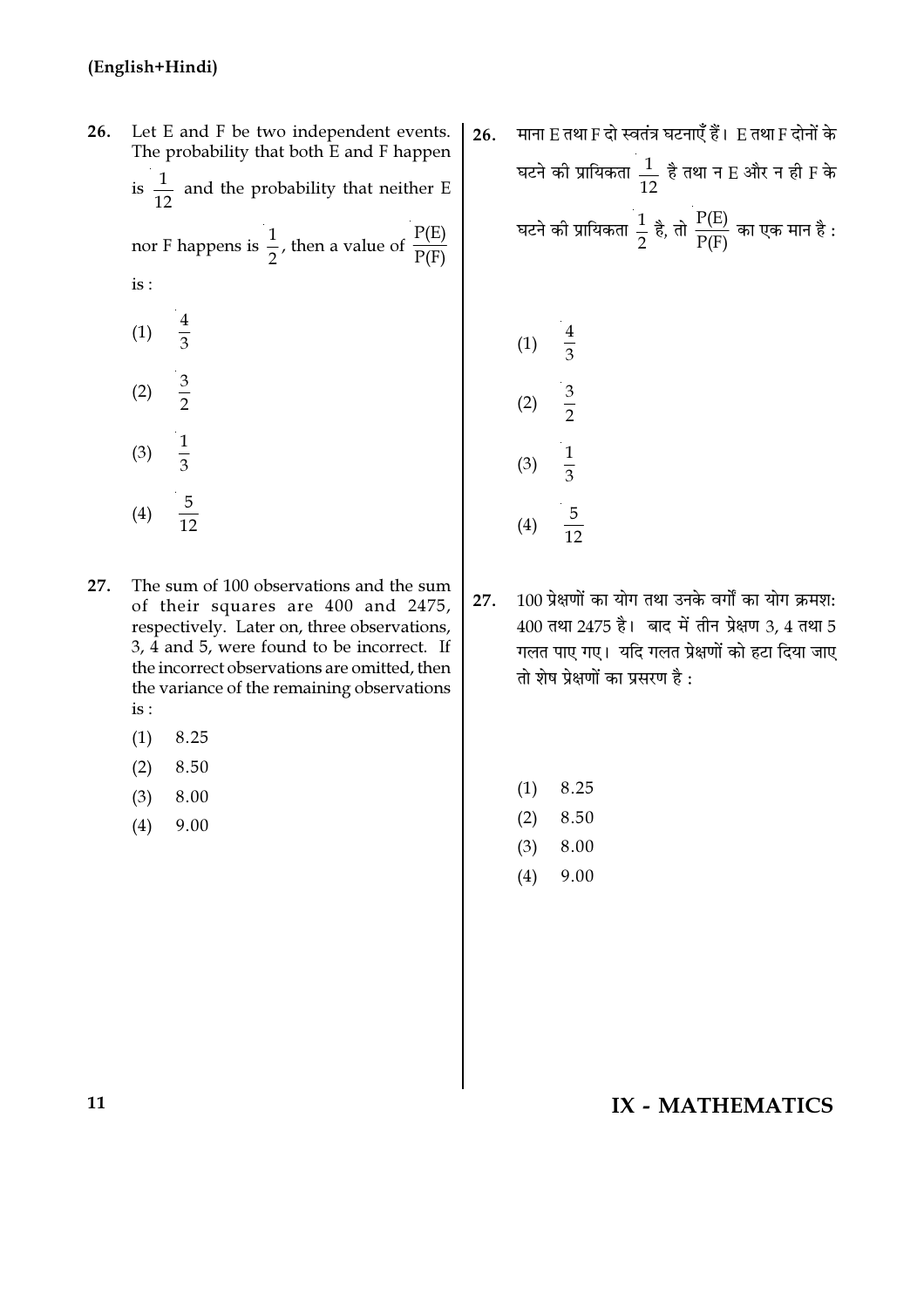- 28. A value of *x* satisfying the equation<br>sin[cot<sup>-1</sup>(1+*x*)] = cos[tan<sup>-1</sup>*x*], is :
	- $\frac{1}{2}$  $(1)$
	- $(2)$  $-1$
	- $(3)$  $\boldsymbol{0}$
	- $\frac{1}{2}$  $(4)$
- 29. The two adjacent sides of a cyclic quadrilateral are 2 and 5 and the angle between them is 60°. If the area of the quadrilateral is  $4\sqrt{3}$ , then the perimeter of the quadrilateral is :
	- 12.5  $(1)$
	- $(2)$ 13.2
	- $(3)$ 12
	- $(4)$ 13
- समीकरण  $sin[cot^{-1}(1+x)] = cos[tan^{-1}x]$  को 28. संतुष्ट करने वाला $x$  का एक मान है :
	- $-\frac{1}{2}$  $(1)$  $-1$  $(2)$  $(3)$  $\mathbf{0}$
	- $\frac{1}{2}$  $(4)$

एक चक्रीय-चतुर्भुज की दो संलग्न भुजाएँ 2 तथा 5 हैं 29. तथा उनके बीच का कोण 60° है। यदि इस चतुर्भुज का क्षेत्रफल  $4\sqrt{3}$  है, तो इसका परिमाप है :

- $(1)$ 12.5
- $(2)$ 13.2
- $(3)$  $12\,$
- $(4)$ 13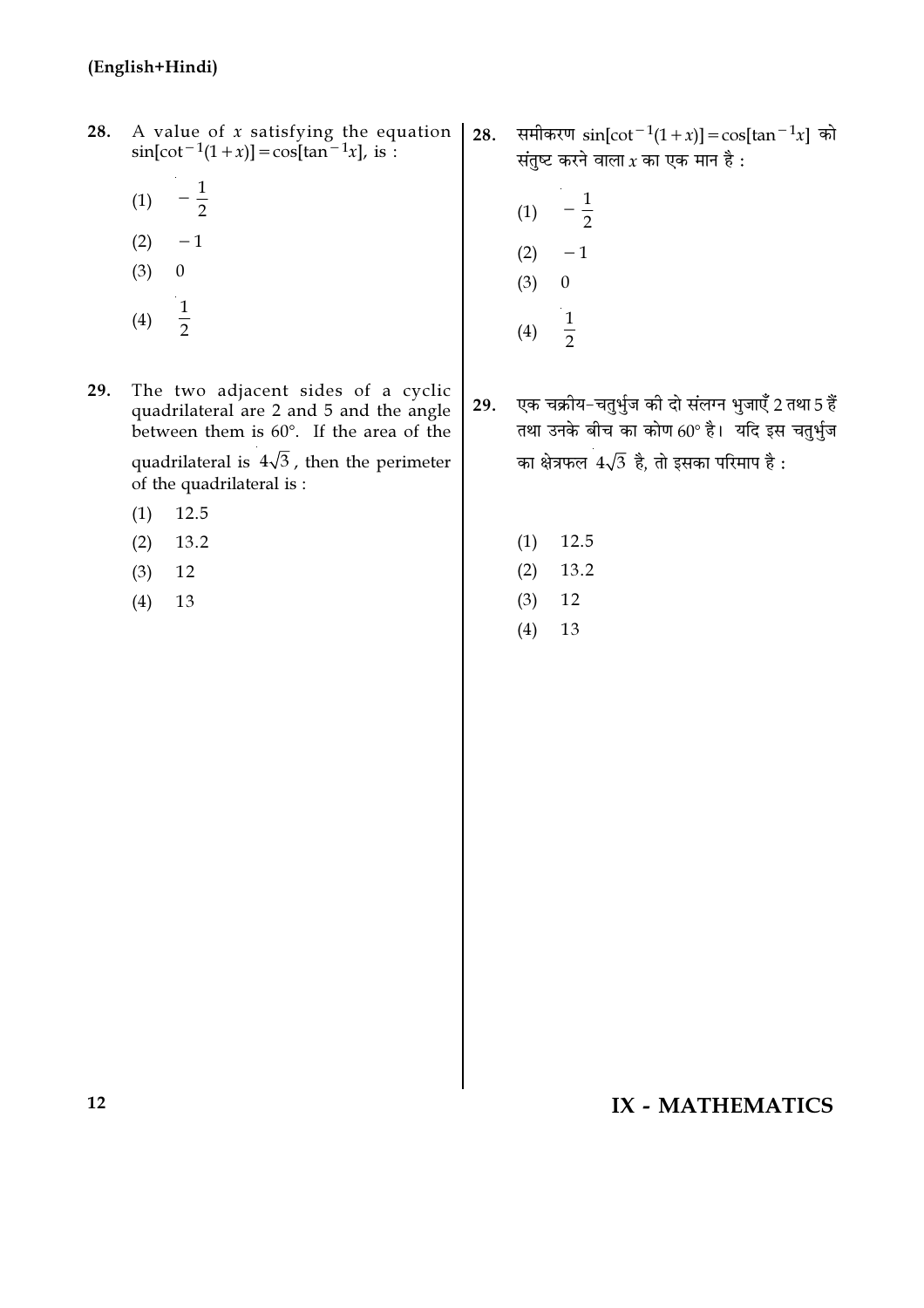30. Contrapositive of the statement

'If two numbers are not equal, then their squares are not equal', is :

- (1) If the squares of two numbers are equal, then the numbers are equal.
- (2) If the squares of two numbers are equal, then the numbers are not equal.
- (3) If the squares of two numbers are not equal, then the numbers are not equal.
- (4) If the squares of two numbers are not equal, then the numbers are equal.

- o 0 o -

30. कथन

'यदि दो संख्याएँ समान नहीं हैं, तो उनके वर्ग समान  $\vec{B}$  नहीं हैं $'$ 

का प्रतिधनात्मक (Contrapositive) है:

- (1) यदि दो संख्याओं के वर्ग समान हैं, तो संख्याएँ समान हैं।
- (2) यदि दो संख्याओं के वर्ग समान हैं, तो संख्याएँ समान नहीं हैं।
- (3) यदि दो संख्याओं के वर्ग समान नहीं हैं, तो संख्याएँ समान नहीं है।
- (4) यदि दो संख्याओं के वर्ग समान नहीं हैं, तो संख्याएँ समान है।

- o 0 o -